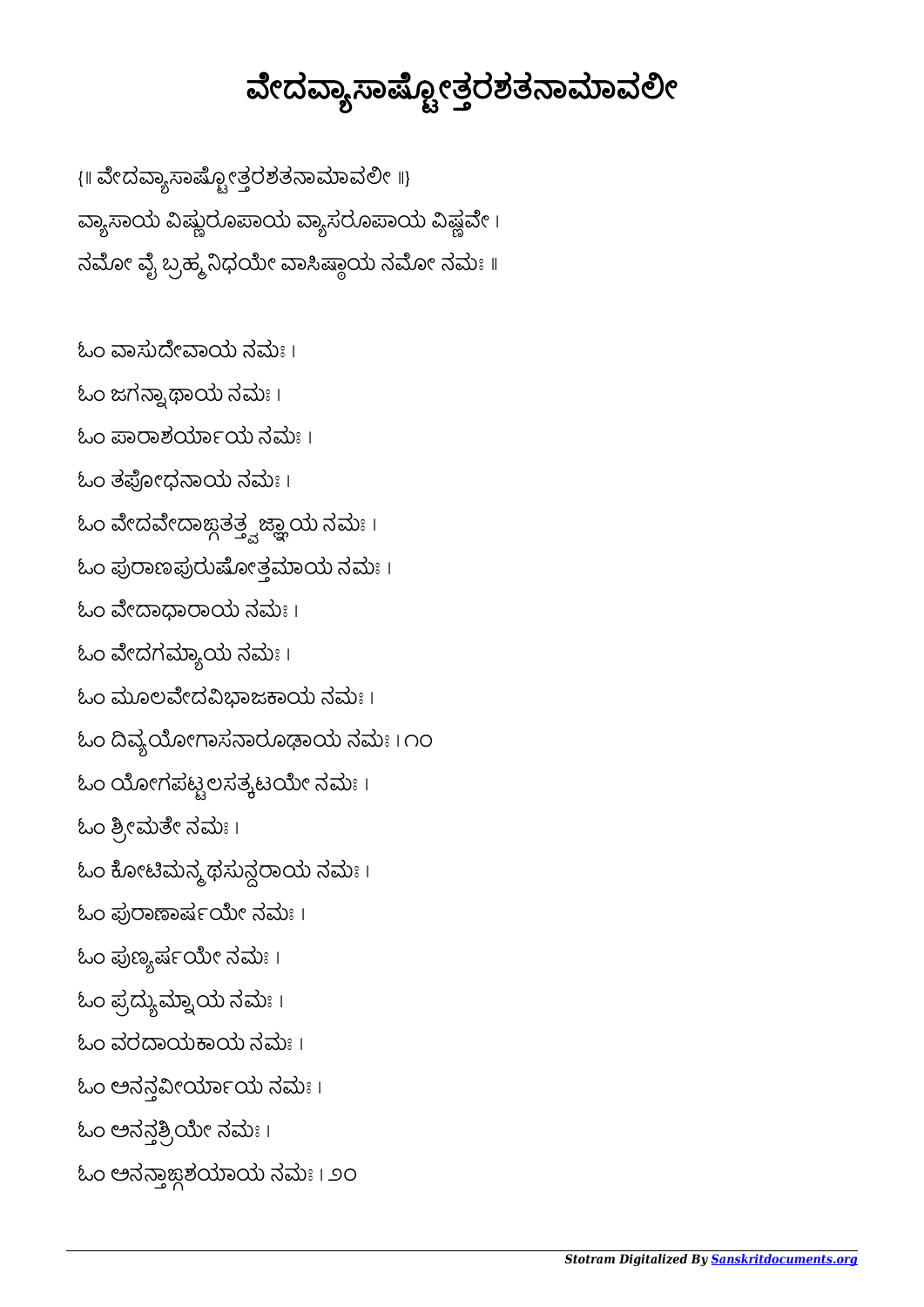ಓಂ ವಿಭವೇ ನಮಃ । ಓಂ ಅನನ್ಗಾದಿತ್ಯಸಙ್ಕಾಶಾಯ ನಮಃ । ಓಂ ಅನನ್ಗಶೀರ್ಷಾಯ ನಮಃ । ಓಂ ಸ್ವಭಾವಯುಜೇ ನಮಃ। ಓಂ ಅನಿರುದ್ದಾಯ ನಮಃ। ಓಂ ಲೋಕಭರ್ತ್ರೇ ನಮಃ। ಓಂ ಲೋಕಾತೀತಾಯ ನಮಃ । ಓಂ ಸತಾಂ ಗುರವೇ ನಮಃ । ಓಂ ವಿಶ್ವಯೋನಯೇ ನಮಃ। ಓಂ ವಿಶ್ವರೂಪಾಯ ನಮಃ।೩೦  $\mathcal{L}$ ಓಂ ವಿಶ್ವಚೇಷ್ಚಾಪ್ರದಾಯಕಾಯ ನಮಃ ।  $\mathcal{L}$ ಂ ಪ್ರಭವೇ ನಮಃ । ಓಂ ಸಙ್ಕರ್ಷಣಾಯ ನಮಃ। ಓಂ ಸುಾನಾಯ ನಮಃ । ಓಂ ಕಮಲಾಪತಯೇ ನಮಃ । ಓಂ ಅಚ್ಯುತಾಯ ನಮಃ। ಓಂ ನಾರಾಯಣಾಯ ನಮಃ । ಓಂ ಹರಯೇ ನಮಃ ।  $\omega$ ಂ ಕೃಷ್ಣಾಯ ನಮಃ । ಓಂ ಕೇಶವಾಯ ನಮಃ । ೪೦ ಓಂ ಕೇಶಿಸೂದನಾಯ ನಮಃ । ಓಂ ಮಾಧಾಯ ನಮಃ । ಓಂ ಪರಾನನ್ದಾಯ ನಮಃ । ಓಂ ಗೋವಿನ್ದಾಯ ನಮಃ । ಓಂ ಭಕ್ತವತ್ಸಲಾಯ ನಮಃ। ಓಂ ವರೈಣಚರ್ಮದೀಪ್ತಾಜ್ಗಾಯ ನಮಃ ।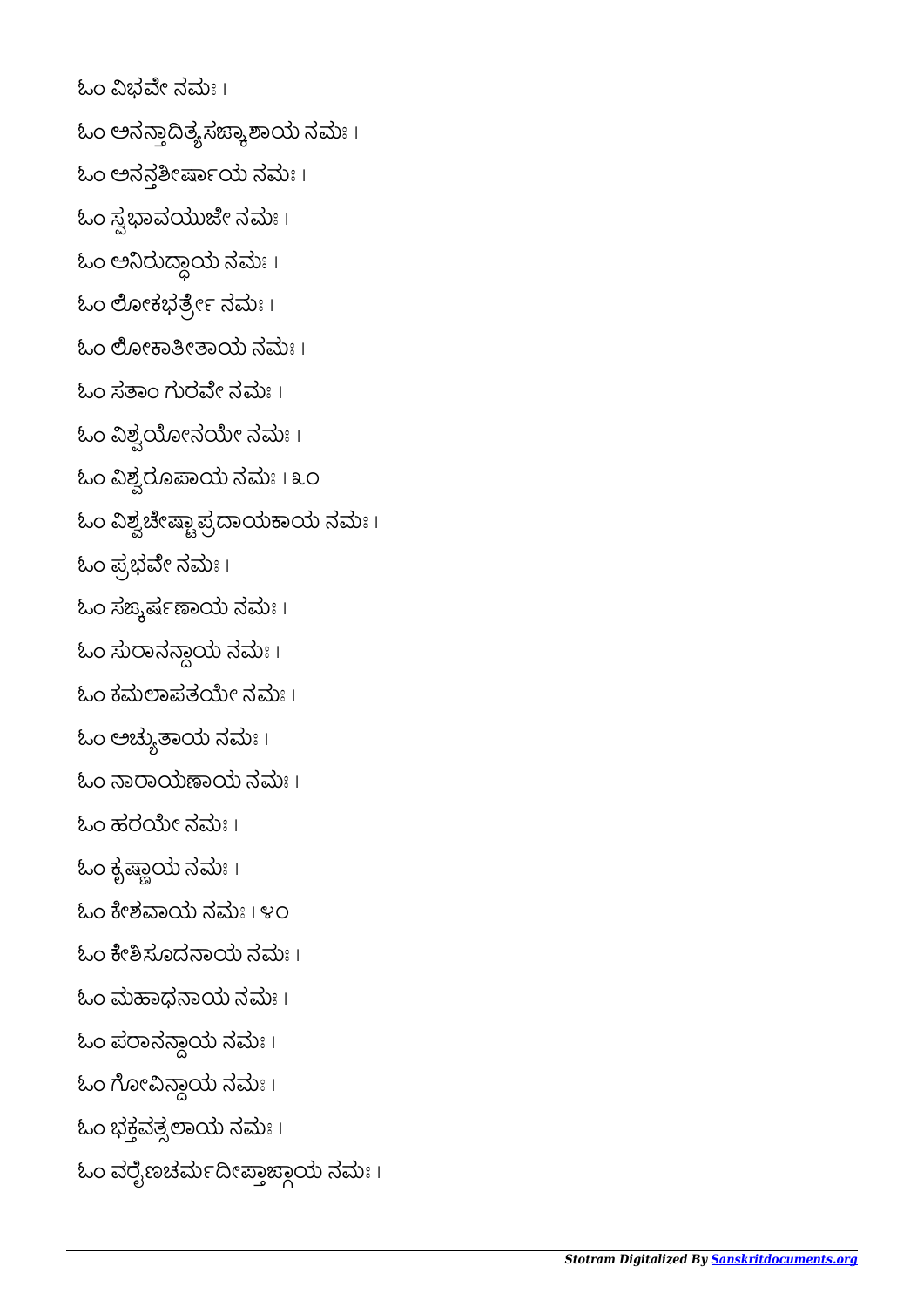```
ಓಂ ಇನ್ದ್ರನೀಲಸಮದ್ಯುತಯೇ ನಮಃ ।
ಓಂ ಹೃಷೀಕೇಶಾಯ ನಮಃ ।
ಓಂ ಮಹಾಬಾಹವೇ ನಮಃ ।
ಓಂ ಪ್ರಾಗ್ವಂಶಾಯ ನಮಃ । ೫೦
ಓಂ ಅಮಿತವಿಕ್ರಮಾಯ ನಮಃ।
ಓಂ ಪದ್ಮ ನಾಭಾಯ ನಮಃ ।
ಓಂ ಪದ್ಮಗರ್ಭಾಯ ನಮಃ।
ಓಂ ಸರ್ವಸಿದ್ಧಿಪ್ರದಾಯಕಾಯ ನಮಃ ।
ಓಂ ವಾಮನಾಯ ನಮಃ ।
ಓಂ ಭಾಮತಯೇ ನಮಃ । var?? ಭಾಮನಯೇ
ಓಂ ತ್ವಷ್ಟ್ರೇ ನಮಃ।
ಓಂ ತರ್ಕಾಭೀತಿಕರದ್ವಯಾಯ ನಮಃ।
ಓಂ ಮಹಾವರಾಹಾಯ ನಮಃ ।
ಓಂ ದೇವೇಶಾಯ ನಮಃ । ೬೦
\omegaಂ ಭ್ರಾಜಿಷ್ಣವೇ ನಮಃ ।
ಓಂ ಅನಘಾಯ ನಮಃ ।
\text{to} ಅಗ್ರಜಾಯ ನಮಃ ।
\mathcal{L}ಒಂ ಸ್ವಯಮ್ಬುವೇ ನಮಃ।
\omegaಂ ಶರ್ವಪೂರ್ವೇಡ್ಯಾಯ ನಮಃ । ಢ್ಶ್ಯ್?ಓಂ ದಿವ್ಯಯುಜ್ಹೋಪವೀತಧೈತೇ ನಮಃ।
ಓಂ ಈಶ್ವರಾಯ ನಮಃ।
ಓಂ ಪರಮಾತ್ಮನೇ ನಮಃ।
ಓಂ ಜಟಾಜೂಟವಿಭೂಷಿತಾಯ ನಮಃ।
ಓಂ ವನಮಾಲಿನೇ ನಮಃ । ೭೦
ಓಂ ಮೇಖಲಾಜ್ದಾಯ ನಮಃ ।
\mathcal{L}ಂ ಅನಾದ್ಯಜ್ಞಾನಭಞ್ವನಾಯ ನಮಃ।
```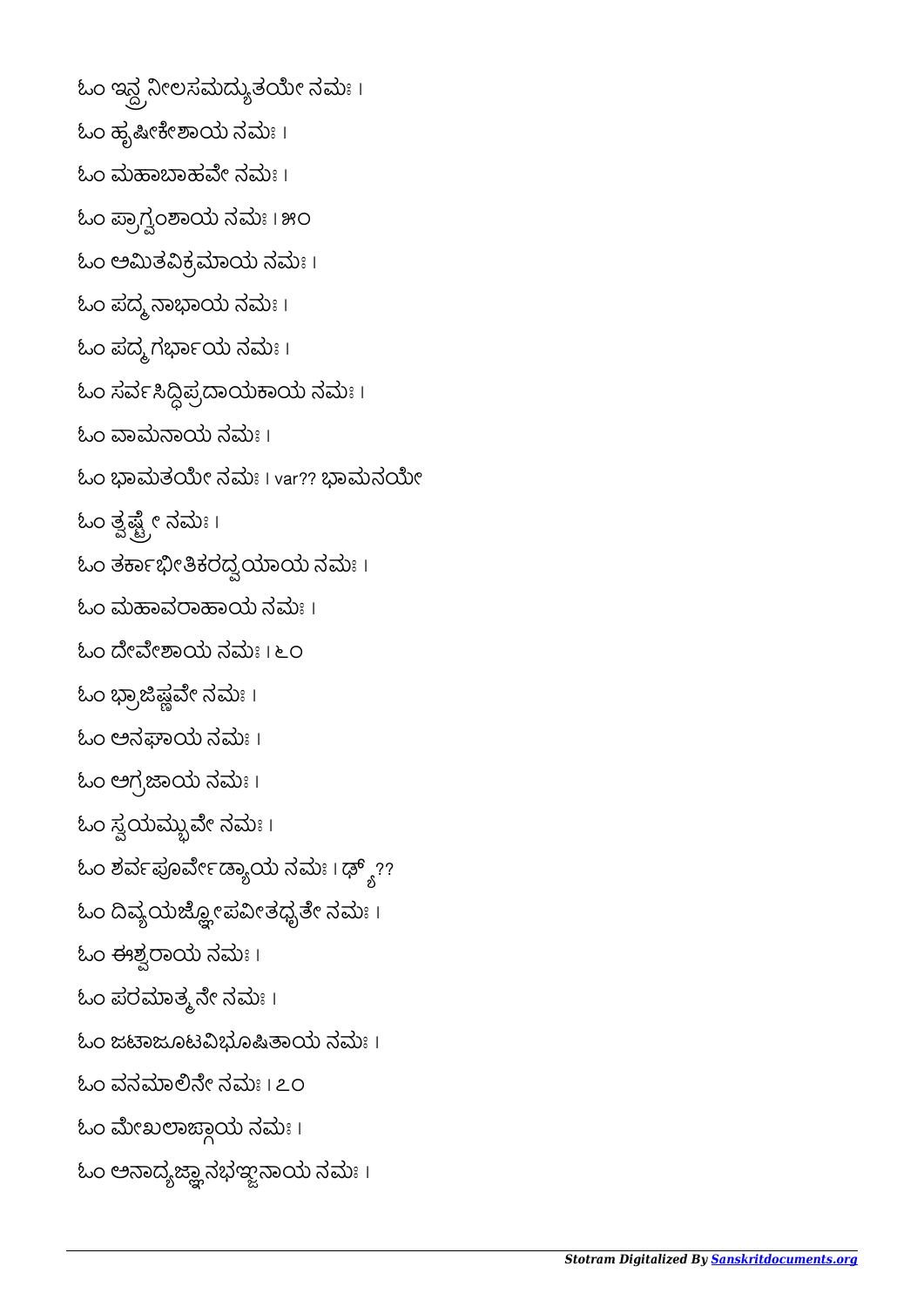```
ಓಂ ಕಮ್ಬುಗ್ರೀವಾಯ ನಮಃ ।
ಓಂ ವೃತ್ತಬಾಹವೇ ನಮಃ।
\mathcal{L}ುಂ ಪದ್ಮ ಪತ್ರಾಯತೇಕ್ಷಣಾಯ ನಮಃ ।
ಓಂ ನಾರಸಿಂಹವಪುಷೇ ನಮಃ।
ಓಂ ಶ್ರೀಮತೇ ನಮಃ।
ಓಂ ಅಜಾಯ ನಮಃ ।
ಓಂ ಅನಾಾಯ ನಮಃ ।
ಓಂ ಪ್ರಭವೇ ನಮಃ । ೮೦
ಓಂ ಮಹೋದದಿಶಯಾಯ ನಮಃ।
ಓಂ ವಿಷ್ಣವೇ ನಮಃ ।
ಓಂ ವಿಶ್ವವ್ಯಾಪಿನೇ ನಮಃ।
ಓಂ ಜನಾರ್ದನಾಯ ನಮಃ ।
ಓಂ ಪರಾರ್ಧಾಯ ನಮಃ।
ಓಂ ಪ್ರಾಣದಾಯ ನಮಃ।
ಓಂ ಸೌಮ್ಯಾಯ ನಮಃ।
ಓಂ ವಾಸಿಷ್ಠಾನ್ವಯಸಮ್ಬವಾಯ ನಮಃ ।
ಓಂ ಜಗತ್ಸ್ಪಷ್ಟ್ರೇ ನಮಃ।
ಓಂ ಜಗತ್ತ್ರಾತ್ರೇ ನಮಃ । ೯೦
ಓಂ ವಿಶ್ವಸಂಹಾರಕಾರಕಾಯ ನಮಃ।
ಓಂ ಅಧೋಕ್ಷಜಾಯ ನಮಃ ।
ಓಂ ಅವ್ಯಯಾಯ ನಮಃ।
ಓಂ ಸಾಕ್ಸ್ರಿಣೀ ನಮಃ ।
ಓಂ ಯೋಗೀಶ್ವರಾಯ ನಮಃ ।
ಓಂ ಉರುವಿಕ್ರಮಾಯ ನಮಃ।
ಓಂ ವೇದವ್ಯಾಸಾಯ ನಮಃ ।
ಓಂ ಮಹಾಬೋಧಾಯ ನಮಃ ।
```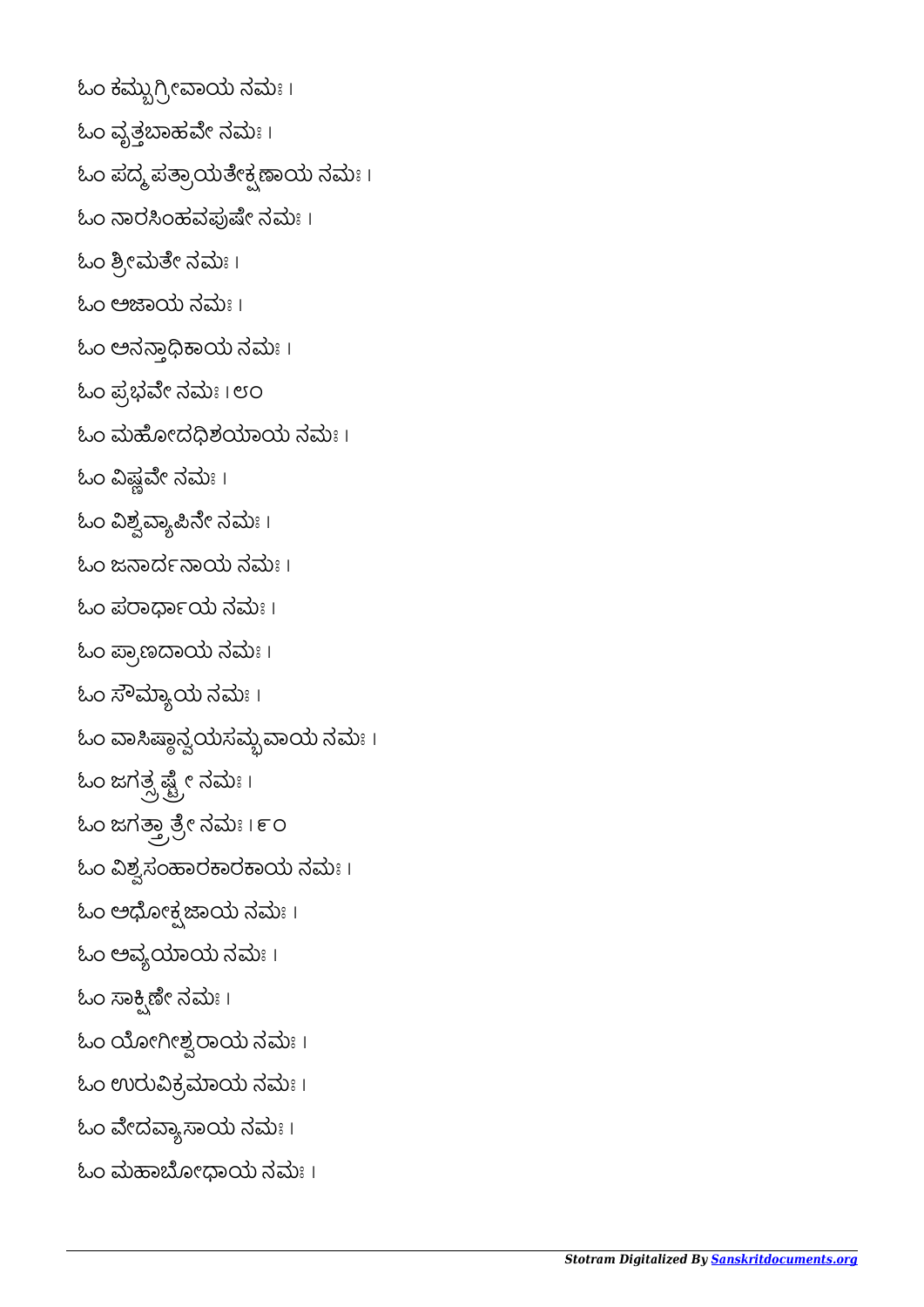ಓಂ ಮಾಯಾತೀತಾಯ ನಮಃ । ಓಂ ಜಗನ್ಮ ಯಾಯ ನಮಃ । ೧೦೦  $\&$ ಂ ವಸುಜಾನನ್ಧನಾಯ ನಮಃ। ಓಂ ಭರ್ತ್ರೇ ನಮಃ। ಓಂ ಮುಕುಾಯ ನಮಃ । ಓಂ ಮುನಿಸೇವಿತಾಯ ನಮಃ । ಓಂ ದ್ವೈಪಾಯನಾಯ ನಮಃ। ಓಂ ದೇವಗುರವೇ ನಮಃ । ಓಂ ಭಗವೇ ನಮಃ । ಓಂ ಾದಾಯಾಯ ನಮಃ । ೧೦೮ ಓಂ ತತ್ಸತ್ ॥

॥ ಇತಿ ಶ್ರೀ ವೇದವ್ಯಾಸಾಚಾರ್ಯಾಣಾಂ ನಾಮಾವಲಿಃ ಸಮಾಪ್ತಾ ॥

Encoded and proofread by

Sunder Hattangadi sunderh@hotmail.com

Please send corrections to sanskrit@cheerful.com

Last updated  $\mathfrak{G}^6$ oday

http://sanskritdocuments.org

Veda Vyasa Ashtottara Shatanamavali 1 Lyrics in Kannada PDF % File name : vyaasa108.itx % Category : aShTottarashatanAmAvalI % Location : doc\ deities\ misc % Author : Vedic Tradition % Language : Sanskrit % Subject : philosophy/hinduism/religion % Transliterated by : Sunder Hattangadi sunderh at hotmail.com % Proofread by : Sunder Hattangadi sunderh at hotmail.com % Latest update : August 1, 2012